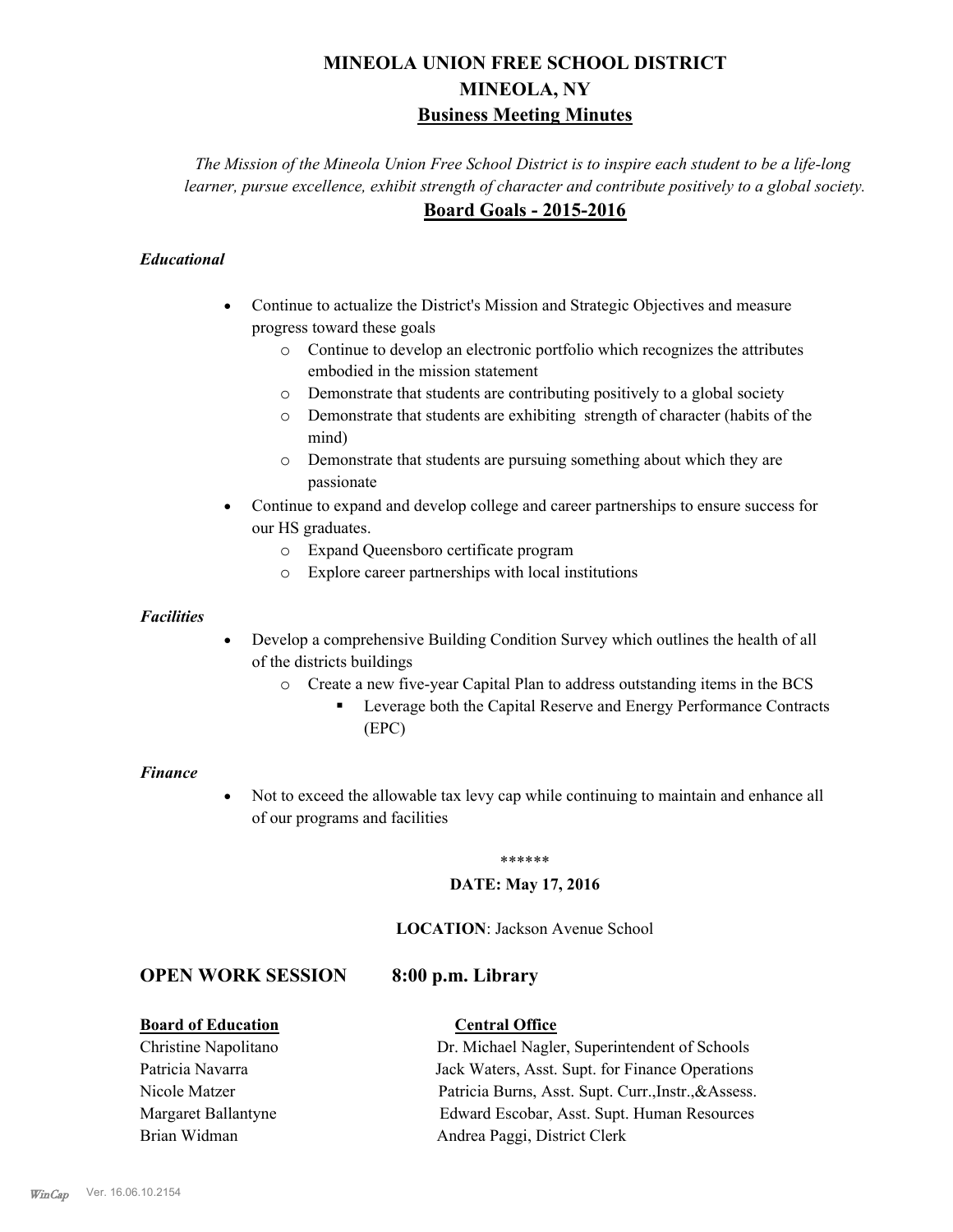#### **A. Call to Order - 8:05 pm**

- **B. Pledge of Allegiance**
- **C. Reading of Mission-** Nicole Matzer
- **D. Moment of Silent Meditation**
- **E. Dais & Visitor Introductions**

Absent: Patricia Navarra

#### **F. High School Student Organization Report**

There was no Student Organization report this evening.

### **G. BOE Reports**

#### **a. Comments from Board Trustees**

Brian Widman had no report this evening.

Margaret Ballantyne enjoyed the 6th grade concert and thanked those in the community who came out today to vote.

Nicole Matzer stated that the concert season has begun and she looks forward to seeing them. She visited the STEAM day at Meadow Drive. Ms. Matzer wished everyone a Happy Memorial day.

#### **b. Comments from Board President**

Christine Napolitano went to STEAM day at Meadow Drive and loved to see the fun activities and the enthusiasm of the kids. She is happy for the community members that came out to vote today.

#### **c. Comments from Superintendent**

Dr. Nagler attended the STEAM Day at Meadow today and added that STEAM day at Hampton Street will take place on Thursday. He stated that the student activities going on were very innovative and creative. Dr. Nagler was very impressed with the teachers. He looks forward to the upcoming concerts and the Honor Society Inductions. The Boys' lacrosse team was in the playoffs today at Hofstra, however they lost. Dr. Nagler gave kudos to Coach Cocoman. The Superintendent reported that the annual tenure recognition will take place at the June 2nd Workshop meeting. He also hopes to have all vacant positions appointed at the 6/16 Business Meeting. Dr. Nagler is happy to report that there were many impressive candidates for all positions.

#### **H. Old Business**

Christine Napolitano asked the Board if there was any old business. Mr. Widman inquired if the Pre-K lottery had taken place. Ms. Burns reported that is took place last week and 55 children received full day Pre-K and the rest of the list of names were sent to Hampton Street and Meadow Drive for half day stops. Ms. Napolitano asked the Superintendent for an update of construction projects. Dr. Nagler reported that the window project will start at Hampton Drive tomorrow night and all work will be completed after hours. We are currently waiting on the doors. At Jackson Avenue, we are still waiting on the delivery of the doors and windows. There will be an update on the High School track later in the meeting.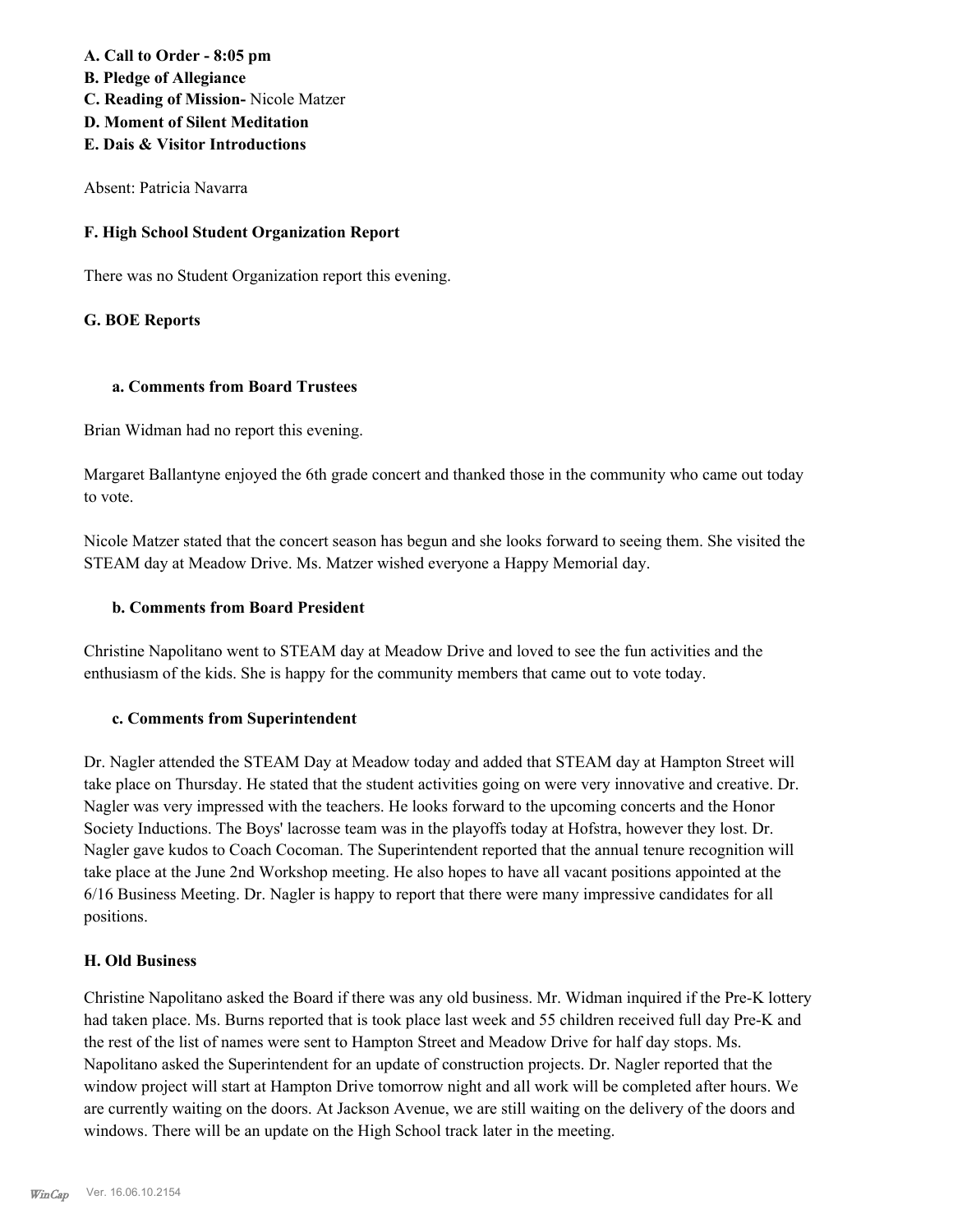#### **Policy- Second Reading and Adoption of Revised Board Policies**

**RESOLUTION # 74 - BE IT RESOLVED** that the Board of Education of the Mineola UFSD waives the second formal reading of the following Revised Board Policies due to their availability on the information table and moves their adoption:

Policy # 1650- Submission of questions and Propositions at the Annual Meeting and Election and Special District Meeting

- Policy # 3420- Non-Discrimination and Anti-harassment in the School District
- Policy # 5220- District Investments
- Policy # 5630- Facilities: Inspection, Operation & Maintenance
- Policy # 5661- Wellness
- Policy # 5674- Data Networks and Security Access
- Policy # 5675- Student Grading Information Systems
- Policy # 6110- Code of Ethics
- Policy # 6120- Equal Employment Opportunity
- Policy # 6121- Sexual Harassment of District Personnel
- Policy # 6122- Employee Grievances
- Policy # 6130- Evaluation of Personnel
- Policy # 6161- Conference/ Travel Expense Reimbursement
- Policy # 6215- Probation and Tenure
- Policy # 6216- Disciplining of a Tenured Teacher or Certified Personnel
- Policy # 7121- Diagnostic Screening of Students
- Policy # 7130- Entitlement to Attend
- Policy # 7131- Education of Homeless Children and Youth
- Policy # 7132- Non-Resident Students
- Policy # 7210- Student Evaluation, Promotion and Placement
- Policy # 7220- Graduation Requirements/Early Graduation/Accelerated Programs
- Policy # 7222- Diplomas and/or Credential Options for Students with Disabilities
- Policy # 7240- Student Records: Access and Challenge
- Policy # 7320- Alcohol, Tobacco, Drugs and Other Substances (Students)
- Policy # 7420- Sports and Athletic Program
- Policy # 7530- Child Abuse and Maltreatment
- Policy # 7550- Dignity for All Students
- Policy # 7551- Sexual Harassment of Students
- Policy # 7650- Identification and Register of Children with Disabilities (Child Find)
- Policy # 8130- Equal Educational Opportunities
- Policy # 8211- Prevention Instruction
- Policy # 8280- Instruction for English Language Learners
- **Motion:** Margaret Ballantyne
- **Second:** Nicole Matzer

Discussion: These policies represent revisions suggested by Erie 1 BOCES for this year. Dr. Nagler stated at the upcoming meetings there will be 2 more policies and 3 regulations for adoption to bring the District up to date for the school year. There was no additional discussion.

| Yes: | Brian Widman | No: | None |
|------|--------------|-----|------|
|      |              |     |      |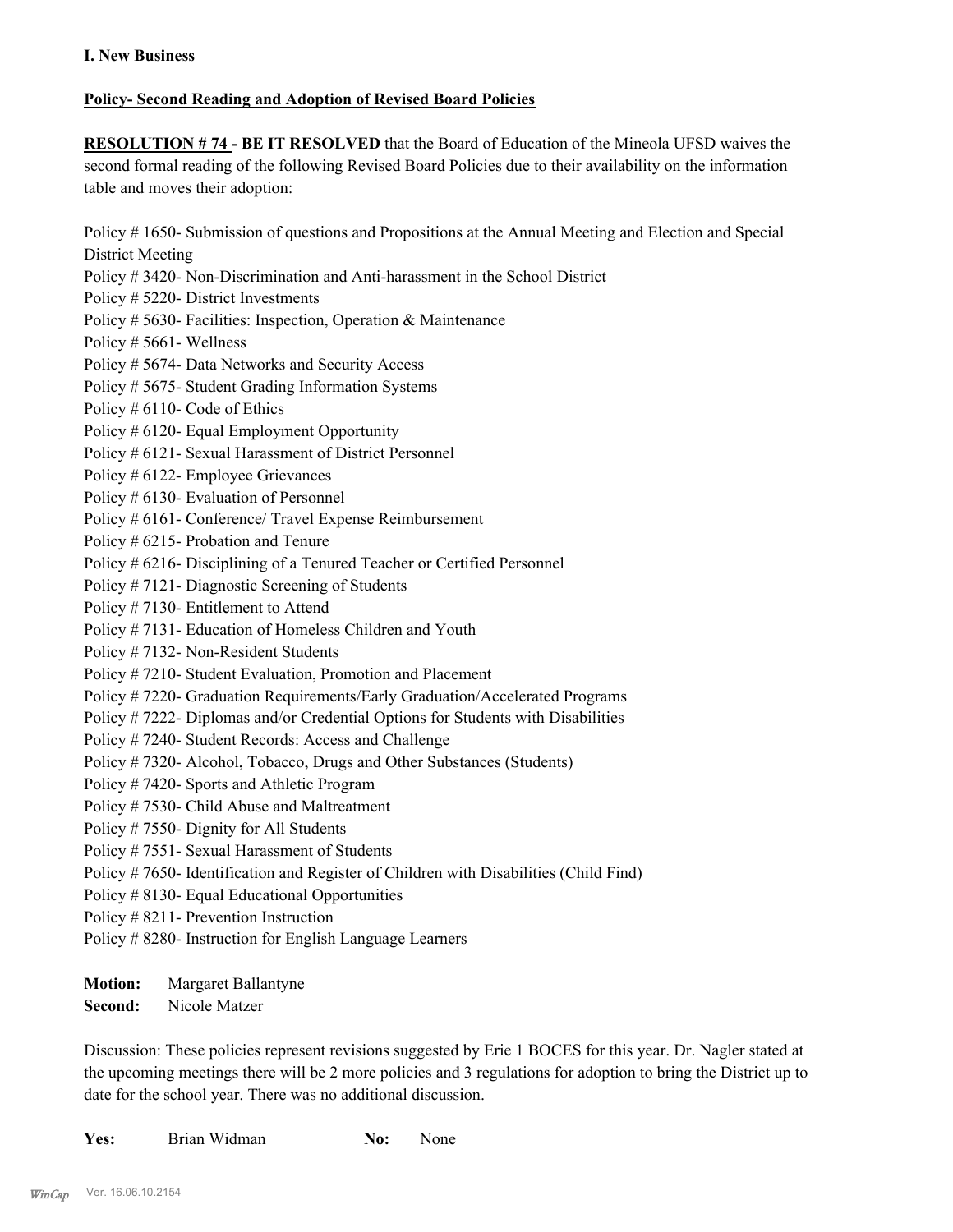Margaret Ballantyne Nicole Matzer Christine Napolitano

**Passed:** Yes

#### **Receipt of Internal Auditor's Agreed Upon Procedure Report**

**RESOLUTION # 75 - BE IT RESOLVED** that the Board of Education of the Mineola UFSD hereby acknowledges receipt of the Internal Auditors Agreed Upon Procedures Report previously reviewed by the Audit Committee.

**Motion:** Nicole Matzer **Second:** Brian Widman

Discussion: The Superintendent stated that the AUD report this year focused on Transportation and it was one of the best reports received. Dr. Nagler and Mr. Waters stated that this audit went very well and it was due in part to Mr. Gilberg's hard work. There was no additional discussion.

| Yes: | Brian Widman         | No: | None |
|------|----------------------|-----|------|
|      | Margaret Ballantyne  |     |      |
|      | Nicole Matzer        |     |      |
|      | Christine Napolitano |     |      |

**Passed:** Yes

#### **Receipt of Internal Auditor's Risk Assessment Report**

**RESOLUTION # 76 - BE IT RESOLVED** that the Board of Education of the Mineola UFSD hereby acknowledges receipt of the Internal Auditors District's Risk Assessment Report previously reviewed by the Audit Committee.

**Motion:** Margaret Ballantyne **Second:** Brian Widman

Discussion: The Superintendent stated that this year, the auditors found that many items from the past year have been closed. Mr. Waters added that Donna and Annette were very instrumental in getting this done. Ms. Napolitano stated that these were the best reports that she has seen in seven years. Dr. Ballantyne thanked Jack Waters and his staff for their hard work and cooperation during these audits. There was no additional discussion.

Yes: Brian Widman **No:** None Margaret Ballantyne Nicole Matzer Christine Napolitano

**Passed:** Yes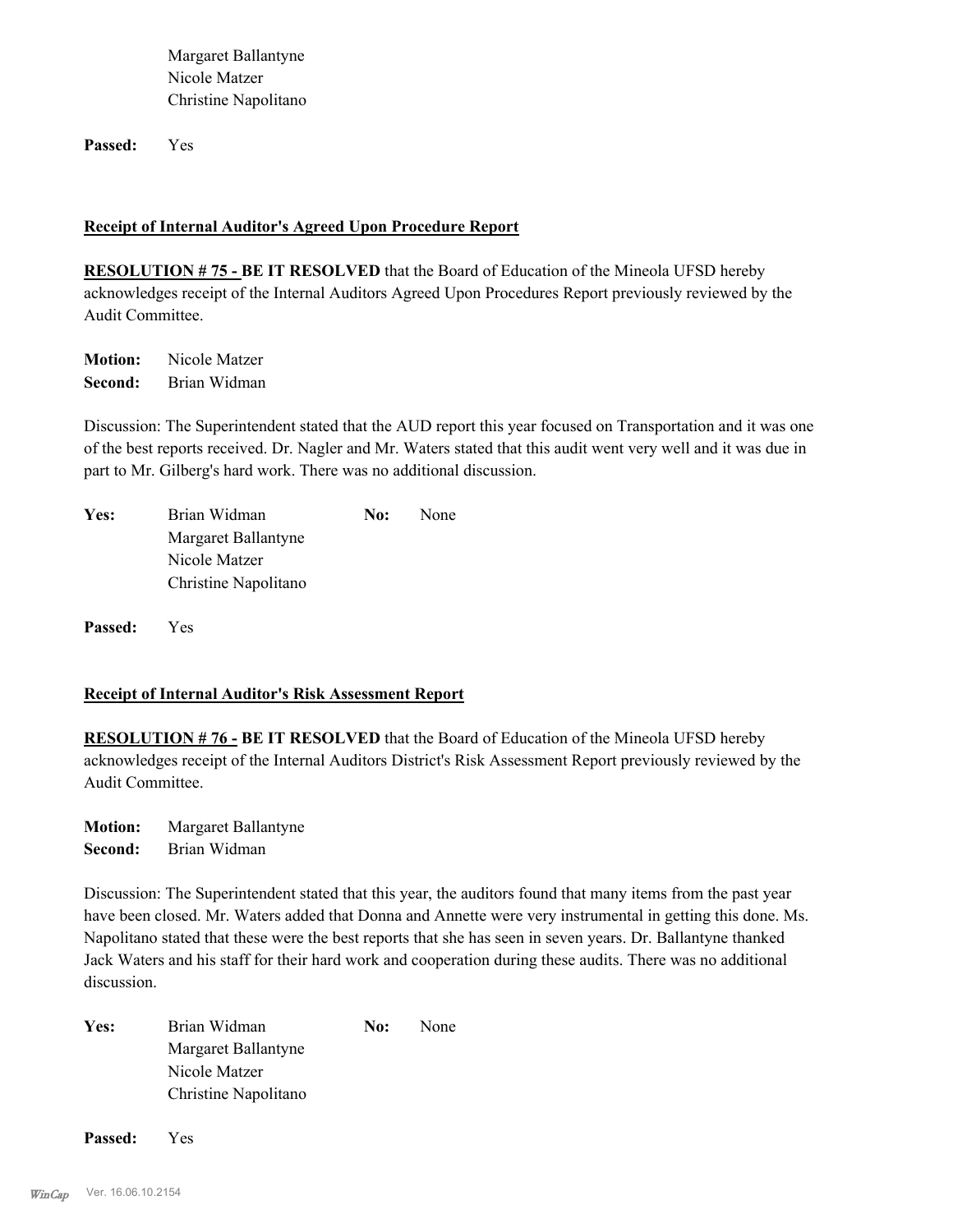#### **J. Consensus Agenda**

# **RESOLUTION # 77 - BE IT RESOLVED** that the Board of Education approves the consensus

agenda items J.1.a. through J.7.b., as presented.

| <b>Motion:</b> | Nicole Matzer                                        |     |      |
|----------------|------------------------------------------------------|-----|------|
| Second:        | Margaret Ballantyne                                  |     |      |
| Yes:           | Brian Widman<br>Margaret Ballantyne<br>Nicole Matzer | No: | None |
|                | Christine Napolitano                                 |     |      |

**Passed:** Yes

#### 1. **Accepting of Minutes**

That the Board of Education accepts the minutes of the May 5, 2016 Budget Hearing/Workshop Meeting as presented. a.

#### 2. **Instruction**

- a. Appointments Instruction
- That the Board of Education approves the appointment of Carina Waldman, to the position of Psychologist with Bilingual Education Extension, effective September 1, 2016. Salary:: MA+60, Step 6, \$93,550.00. Probationary Period: September 1, 2016 to August 31, 2019. 1.
- That the Board of Education approves the appointment of Michelle Martins, to the position of Speech Teacher, effective September 1, 2016. Salary: MA, Step 1, \$68,282. Probationary Period: September 1, 2016 to August 31, 2020. 2.

#### Appointment(s) Sub Teacher per diem b.

That the Board of Education accepts the following individual(s) as Per Diem Substitute Teacher(s) for the current school year, at a daily rate of \$100 days 0-10, \$110 days 11-20, \$120 days 21-30, \$130 day 31+; and retirees at a daily rate of \$125.00 per day, \$130 per day after 30 days.:

|                  | <b>EMPLOYEE NAME</b>     |                                                                                         | <b>EMPLOYEE CERTIFICATION</b>      |                   |
|------------------|--------------------------|-----------------------------------------------------------------------------------------|------------------------------------|-------------------|
| 1.               | Angela Cipriano          |                                                                                         | Childhood Ed $(1-6)$ , SWD $(1-6)$ |                   |
| c.               |                          | Appointment(S) Summer Special Education                                                 |                                    |                   |
|                  |                          | That the Board of Education approves the following staff members for the Summer Special |                                    |                   |
|                  | <b>Education Program</b> |                                                                                         |                                    |                   |
|                  | <b>POSITION</b>          | <b>EMPLOYEE NAME</b>                                                                    | <b>STEP</b>                        | <b>STIPEND</b>    |
|                  | Teacher                  | Erica Derlath                                                                           |                                    | $$58.14$ per hour |
| 2.               | Teacher                  | Stephen Mitchell                                                                        | 3                                  | $$68.31$ per hour |
| 3.               | Teacher                  | Kathryn Haberman                                                                        | 3                                  | $$68.31$ per hour |
| $\overline{4}$ . | Teacher                  | Andrew Smith                                                                            | 3                                  | $$68.31$ per hour |
| 5.               | Teacher                  | Stephanie Kelly                                                                         |                                    | \$58.14 per hour  |
| 6.               | Teacher                  | Jillian Vento                                                                           | 3                                  | $$68.31$ per hour |
| 7.               | Teacher                  | Greg Greer                                                                              | 3                                  | \$68.31 per hour  |
| 8.               | Teacher                  | Lauren Siemann                                                                          |                                    | \$58.14 per hour  |
| 9.               | Teacher                  | Bruce M. Vatske                                                                         | 3                                  | \$68.31 per hour  |
|                  |                          |                                                                                         |                                    |                   |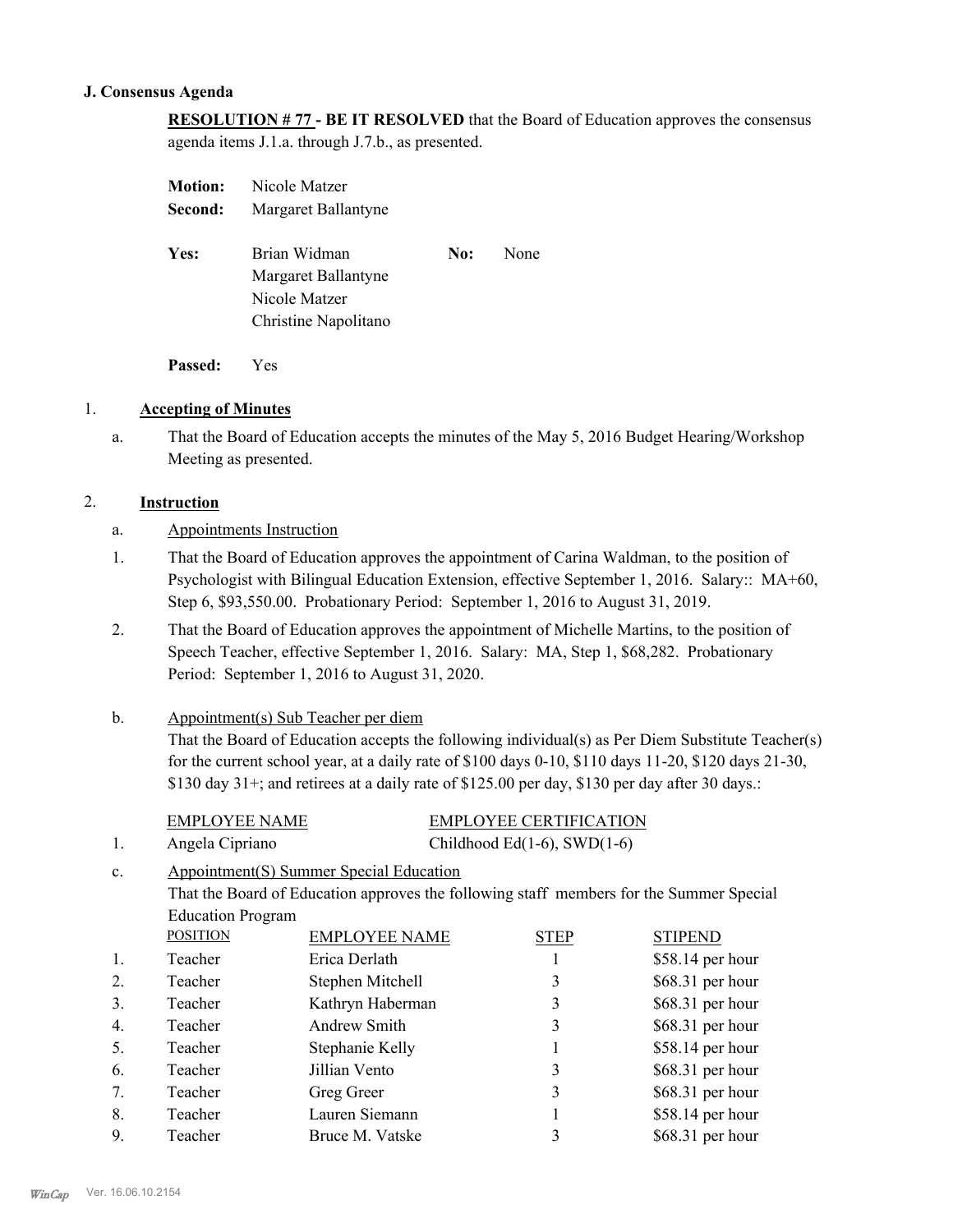|     | <b>POSITION</b> | <b>EMPLOYEE NAME</b> | <b>STEP</b> | <b>STIPEND</b>    |
|-----|-----------------|----------------------|-------------|-------------------|
| 10. | Teacher         | Jamie E. Ackerman    |             | \$58.14 per hour  |
| 11. | Teacher         | <b>Emily Mooney</b>  |             | \$58.14 per hour  |
| 12. | Teacher         | Joan Eisele-Cooper   | 3           | \$68.31 per hour  |
| 13. | Speech Teacher  | Erica Perez-Flowers  | 3           | \$68.31 per hour  |
| 14. | Speech Teacher  | Daniela Cavalieri    | 1           | \$58.14 per hour  |
| 15. | Speech Teacher  | Lauren Reiff         | 3           | \$68.31 per hour  |
| 16. | Speech Teacher  | Diane Rodocker       | 3           | \$68.31 per hour  |
| 17. | Occ. Therapist  | Vasilis Nomikos      | 3           | \$68.31 per hour  |
| 18. | Occ. Therapist  | Maureen Mekeel       | 3           | $$68.31$ per hour |
| 19. | Occ. Therapist  | Tara Lynch           | 3           | \$68.31 per hour  |
| 20. | Psychologist    | Manuel A. Romero     | 3           | \$68.31 per hour  |
| 21. | Sub Teacher     | Alyssa V. Puccio     | 2           | \$63.19 per hour  |
| 22. | Sub Teacher     | Daniel McAree        |             | \$58.14 per hour  |

#### 3. **Instruction: Contracted**

a. That the Board of Education approves the Annual Related Services Agreement between the Mineola UFSD and Gayle E. Kligman Therapeutic Resources for the 2016- 2017 school year.

b. That the Board of Education approves the license agreement between the Mineola UFSD and the SCOPE Education Services for the PSAT/SAT Preparatory Program for the 2016- 2017 school year.

#### 4. **Instruction: Other**

a. That the Board of Education approve the following positions for the self-funded 2016 Summer Music Program:

- -5 Music Teachers
- -1 Dance Teacher
- -2 Drama Teachers
- -2 Student Workers

#### 5. **Civil Service**

- a. Resignation(s)
- That the Board of Education accept the resignation of Maria Cunha, Lunch Aide at Jackson Avenue School, effective May 16, 2016. 1.
- b. Section 211
- That the Board of Education approve the authorization for the Superintendent of Schools to sign the waiver of a Section 211 for James G. Gallagher, Bus Driver, in order for him to continue to work for the Mineola UFSD for the period of November 1, 2016 through December 31, 2016. 1.
- That the Board of Education approve the authorization for the Superintendent of Schools to sign the waiver of a Section 211 for Anthony C. Reid, Bus Driver, in order for him to continue to work for the Mineola UFSD during the period of January 1, 2014 through February 29, 2016. 2.

#### Appointment(S) Summer Special Ed Teacher Aides That the Board of Education approves the following staff members for the Summer Special Education Program: c. POSITION EMPLOYEE NAME SALARY EFFECTIVE 1. Teacher Aide Gladys Cuzco \$29.30 07/05/2016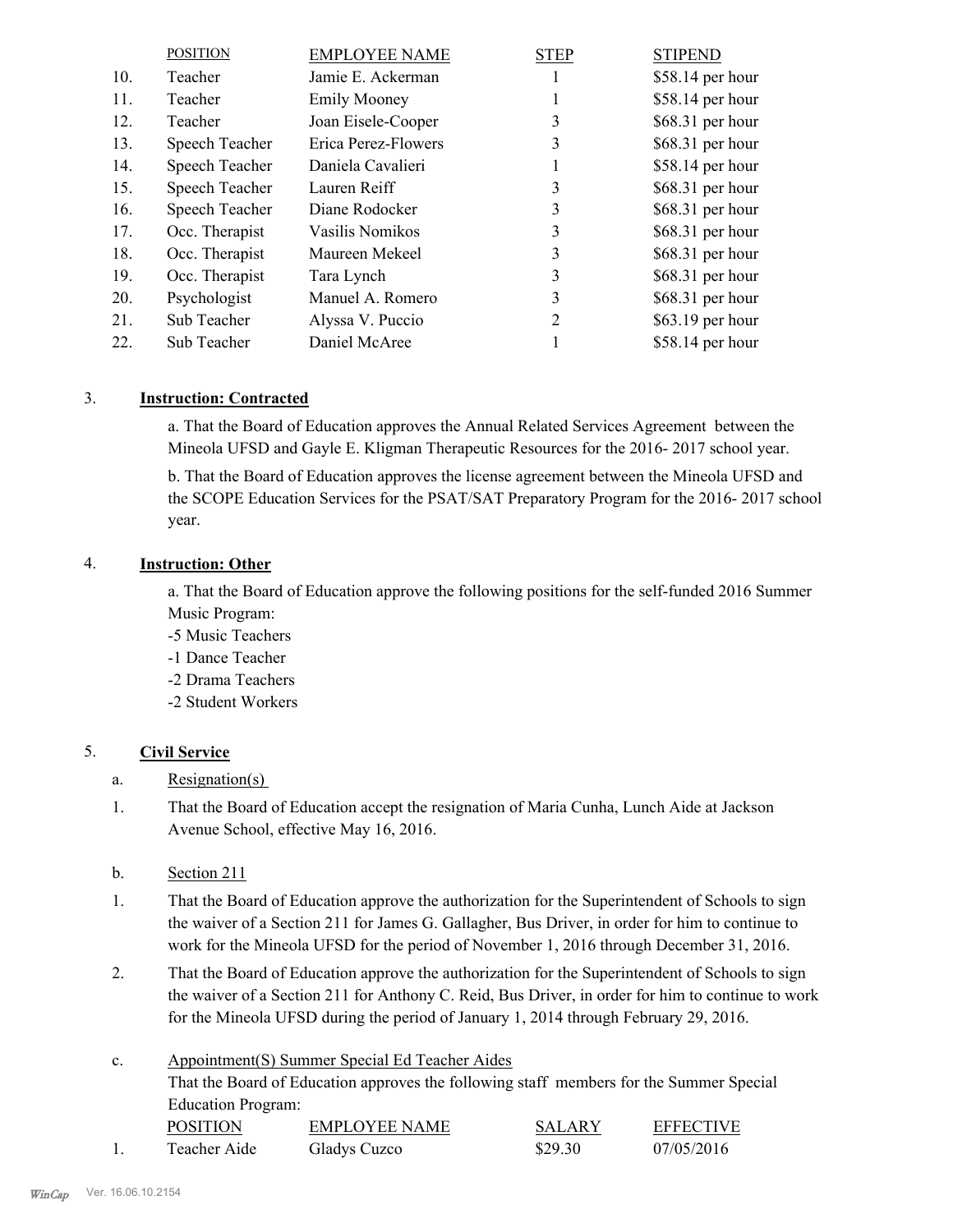|     | <b>POSITION</b>                         | <b>EMPLOYEE NAME</b>                                                                           | <b>SALARY</b> | <b>EFFECTIVE</b> |
|-----|-----------------------------------------|------------------------------------------------------------------------------------------------|---------------|------------------|
| 2.  | Teacher Aide                            | Diane Ricciardi                                                                                | \$17.57       | 07/05/2016       |
| 3.  | Teacher Aide                            | Marianne Wachter                                                                               | \$21.35       | 07/05/2016       |
| 4.  | Teacher Aide                            | Melanie Reif                                                                                   | \$24.75       | 07/05/2016       |
| 5.  | Teacher Aide                            | Angela. Hagan                                                                                  | \$20.54       | 07/05/2016       |
| 6.  | Teacher Aide                            | Rosina Sarno                                                                                   | \$23.86       | 07/05/2016       |
| 7.  | Teacher Aide                            | Lorena Romano                                                                                  | \$27.89       | 07/05/2016       |
| 8.  | Teacher Aide                            | Nancy Gessner                                                                                  | \$21.38       | 07/05/2016       |
| 9.  | Teacher Aide                            | Kathy Polumbo                                                                                  | \$21.99       | 07/05/2016       |
| 10. | Teacher Aide                            | Marie Sallie                                                                                   | \$32.02       | 07/05/2016       |
| 11. | Teacher Aide                            | Marilyn Pisano                                                                                 | \$29.30       | 07/05/2016       |
| 12. | Teacher Aide                            | Carla Attard                                                                                   | \$21.38       | 07/05/2016       |
| 13. | Teacher Aide                            | Janine Miller                                                                                  | \$14.37       | 07/05/2016       |
| 14. | Teacher Aide                            | Barbara Miller                                                                                 | \$29.30       | 07/05/2016       |
| 15. | Teacher Aide                            | Joseph Lloyd                                                                                   | \$19.72       | 07/05/2016       |
| 16. | Teacher Aide                            | Judith Granath                                                                                 | \$31.09       | 07/05/2016       |
| 17. | Teacher Aide                            | Donna Coulon                                                                                   | \$31.09       | 07/05/2016       |
| 18. | Teacher Aide                            | Maura Hanretty                                                                                 | \$14.59       | 07/05/2016       |
| 19. | Teacher Aide                            | Cathy LaRock                                                                                   | \$14.59       | 07/02/2016       |
| 20. | Teacher Aide                            | Kathleen Aiello                                                                                | \$24.75       | 07/05/2016       |
| 21. | Teacher Aide Sub                        | Michael DeSantis                                                                               | \$13.95       | 07/05/2016       |
| 22. | Teacher Aide Sub                        | Robin Stephens-Roach                                                                           | \$13.95       | 07/05/2016       |
| 23. | Teacher Aide Sub                        | Bindu Belani                                                                                   | \$13.95       | 07/05/2016       |
| 24. | Teacher Aide Sub                        | Concetta Ribeiro                                                                               | \$13.95       | 07/05/2016       |
| 25. | School Monitor                          | Concetta Ribeiro                                                                               | \$10.15       | 07/05/2016       |
|     | Sub.                                    |                                                                                                |               |                  |
| 26. | Teacher Aide Sub                        | Marisse Hargrove                                                                               | \$13.95       | 07/05/2016       |
| 27. | <b>Typist Clerk</b>                     | Madeline Cegelski                                                                              | \$21.25       | 07/05/2016       |
| 28. | <b>Typist Clerk Sub</b>                 | Bindu Belani                                                                                   | \$15.00       | 07/05/2016       |
| 29. | <b>Registered Nurse</b>                 | Andrea Murphy                                                                                  | \$36.27       | 07/05/2016       |
| 30. | <b>Registered Nurse</b>                 | Celeste Cirigliano                                                                             | \$19.23       | 07/05/2016       |
|     | Sub.                                    |                                                                                                |               |                  |
| 31. | School Monitor                          | Donna Babich                                                                                   | \$13.68       | 07/05/2016       |
| d.  |                                         | Appointment(S) Summer Special Ed Teachers-In-Training                                          |               |                  |
|     |                                         | That the Board of Education approves the following Teachers-In-Training for the Summer Special |               |                  |
|     | <b>Education Program:</b>               |                                                                                                |               |                  |
|     | <b>POSITION</b>                         | <b>EMPLOYEE NAME</b>                                                                           | <b>SALARY</b> | <b>EFFECTIVE</b> |
| 1.  | <b>Student Worker</b>                   | Brian L. Dorfman                                                                               | \$9.00        | 07/05/2016       |
| 2.  | Seasonal Worker                         | Kelsey Baumann                                                                                 | \$9.00        | 07/05/2016       |
| 3.  | Seasonal Worker                         | Shannon Timlin                                                                                 | \$9.00        | 07/05/2016       |
|     | $C_{\text{meas}}$ and $W_{\text{meas}}$ | $D$ and also $C_2$ limit                                                                       | 0000          | 07/05/2016       |

| 4  | Seasonal Worker              | Daniela Galimi      | \$8.50 | 07/05/2016 |
|----|------------------------------|---------------------|--------|------------|
|    | Seasonal Worker Amanda Kiewe |                     | \$8.50 | 07/05/2016 |
| 6. | Seasonal Worker              | Raffaele DelliGatti | \$8.50 | 07/05/2016 |

### 6. **Business /Finance**

### a. **Treasurer's Report**

1. That the Board of Education accepts the Treasurer's report for the period ending March 31, 2016 and directs that it be placed on file.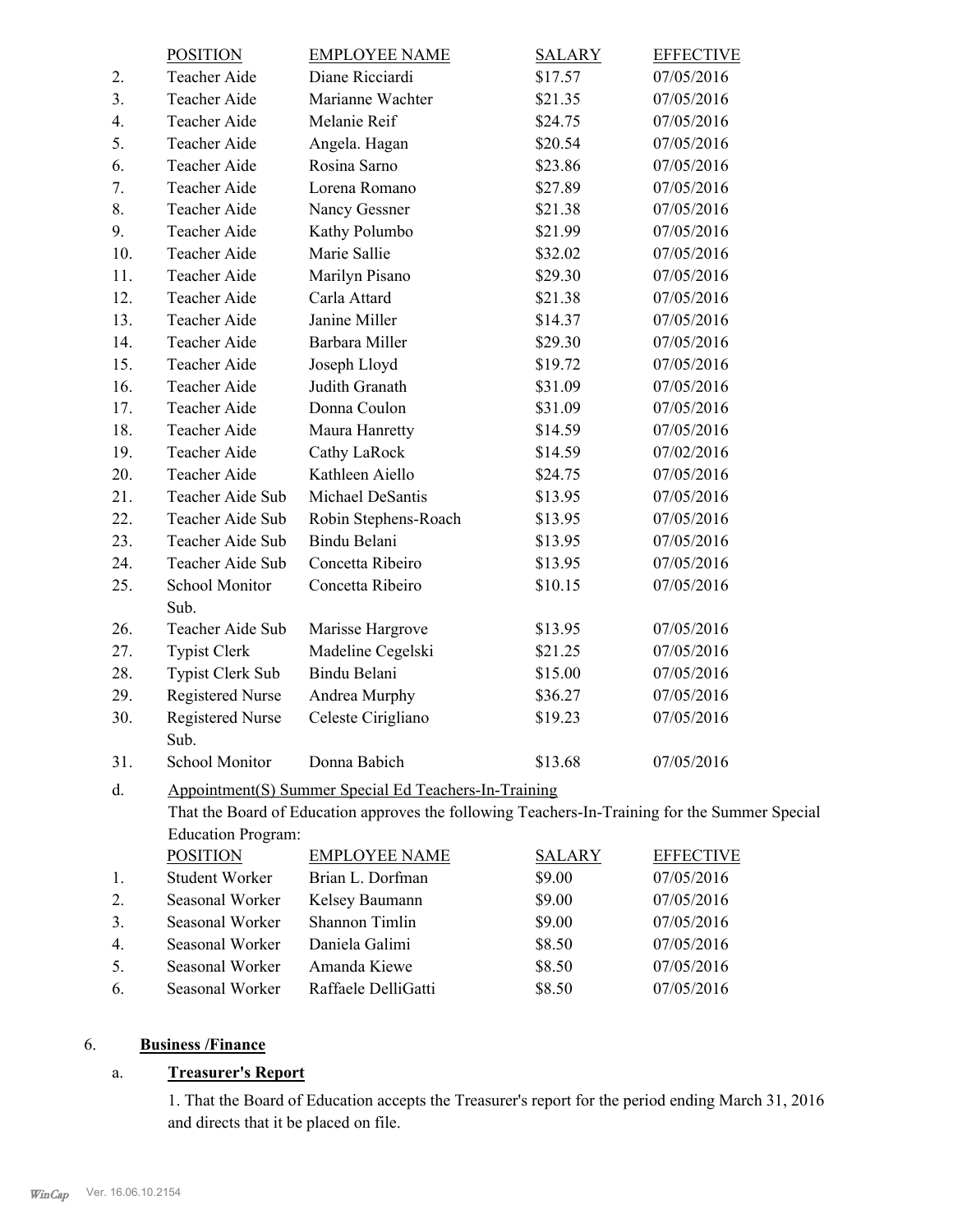#### b. **Approval of Invoices and Payroll**

That the Board of Education accepts the Invoices and Payroll for the period ending April 30, 2016

| $A/P$ Warrant # 19 | April 06, 2016 | \$ 651,932.02 |
|--------------------|----------------|---------------|
| $A/P$ Warrant # 20 | April 20, 2016 | \$369,394.60  |

#### **TOTAL EXPENSES \$ 1,021,326.62**

PAYROLL # 19 & # 20

| General | \$4,050,755.13 |
|---------|----------------|
| F Fund  | \$51,248.41    |

#### **TOTAL PAYROLL \$4,102,003.54**

#### c. **Budget Appropriation Adjustment**

1. That the Board of Education approves the transfer of funds, in the amount of \$50,000 from Budget code: 9010-800-00-8096 to Budget code: 1621-418-00-0000 to complete the cost of High School Fab Lab project.

## 7. **Business/Finance: Contract Approvals**

a. That the Board of Education approves the Fund Surplus Resolution Agreement and Release between the Mineola UFSD and the Board of Cooperative Educational Services Rensselaer-Columbia- Greene Counties (Questar III).

b. That the Board of Education approves the Extention and Amendment of the Benefits Consulting Agreement between Seneca Consulting Group and the Mineola Union Free School District for the 2016- 2017 school year.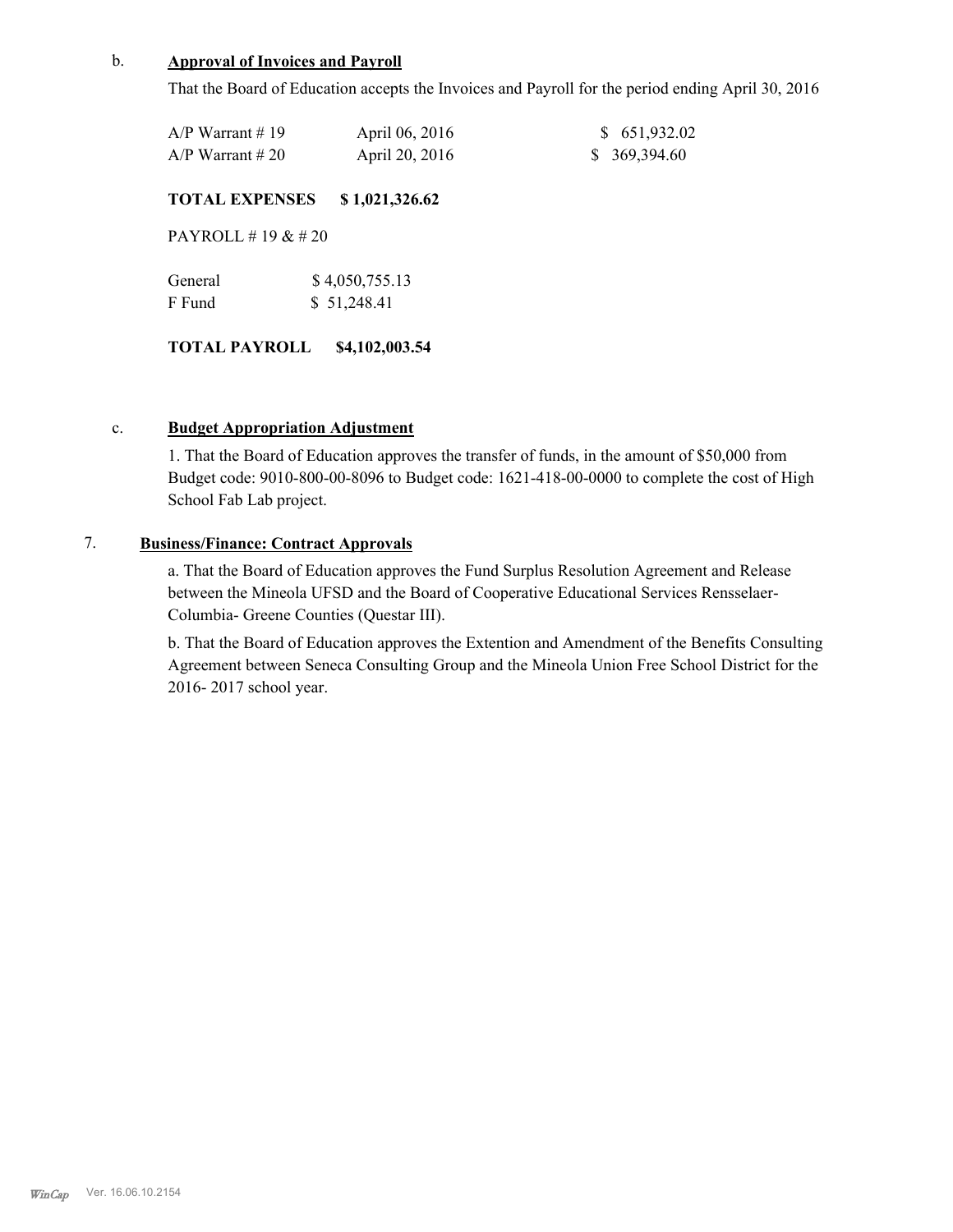#### **Walk-On Agenda Items:**

#### **Approval of Memorandum of Agreement**

 **RESOLUTION # 78 - BE IT RESOLVED** that the Board of Education approves the Memorandum of Agreement between the Mineola UFSD and the Nassau County Board of Elections for Election Services and authorizes the Board President to execute said agreement.

**Motion:** Nicole Matzer **Second:** Margaret Ballantyne

Discussion: Dr. Nagler stated that this agreement with the Board of Election was very long and involved; unlike in years past. As a result, the District lawyer reviewed it prior to it being put forth for approval of the Board. There was no further discussion.

| Yes: | Brian Widman         | No: | None |
|------|----------------------|-----|------|
|      | Margaret Ballantyne  |     |      |
|      | Nicole Matzer        |     |      |
|      | Christine Napolitano |     |      |

**Passed:** Yes

#### **Awarding of Project**

 **RESOLUTION # 79 - BE IT RESOLVED** that the Board of Education of the Mineola Union Free School District approves the awarding of the Mineola High School Track and Field Project to the Landtek Group, Inc., Project # 28-04-10-03-0-007-018, based on the Letter of Recommendation provided by Mark Design Studios. The Purchasing Authority is Nassau County General Requirements Contract # H666302U. The amount of the award is \$1,799,239.47.

**Motion:** Brian Widman **Second:** Nicole Matzer

Discussion: Prior to the Board vote on this resolution, the Superintendent displayed the diagram of the High School Track and Field as planned. \*This diagram can be seen on the District website on the Board of Education page under presentations. He stated that the field will be used for lacrosse, football, soccer and the marching band. The plan is to begin work the Monday after classes end, 6/13 and the hope is to have it complete by 8/25. The Board expressed that they like the color scheme as presented. There was no further discussion.

|                      | No:          | None |
|----------------------|--------------|------|
| Margaret Ballantyne  |              |      |
| Nicole Matzer        |              |      |
| Christine Napolitano |              |      |
|                      | Brian Widman |      |

**Passed:** Yes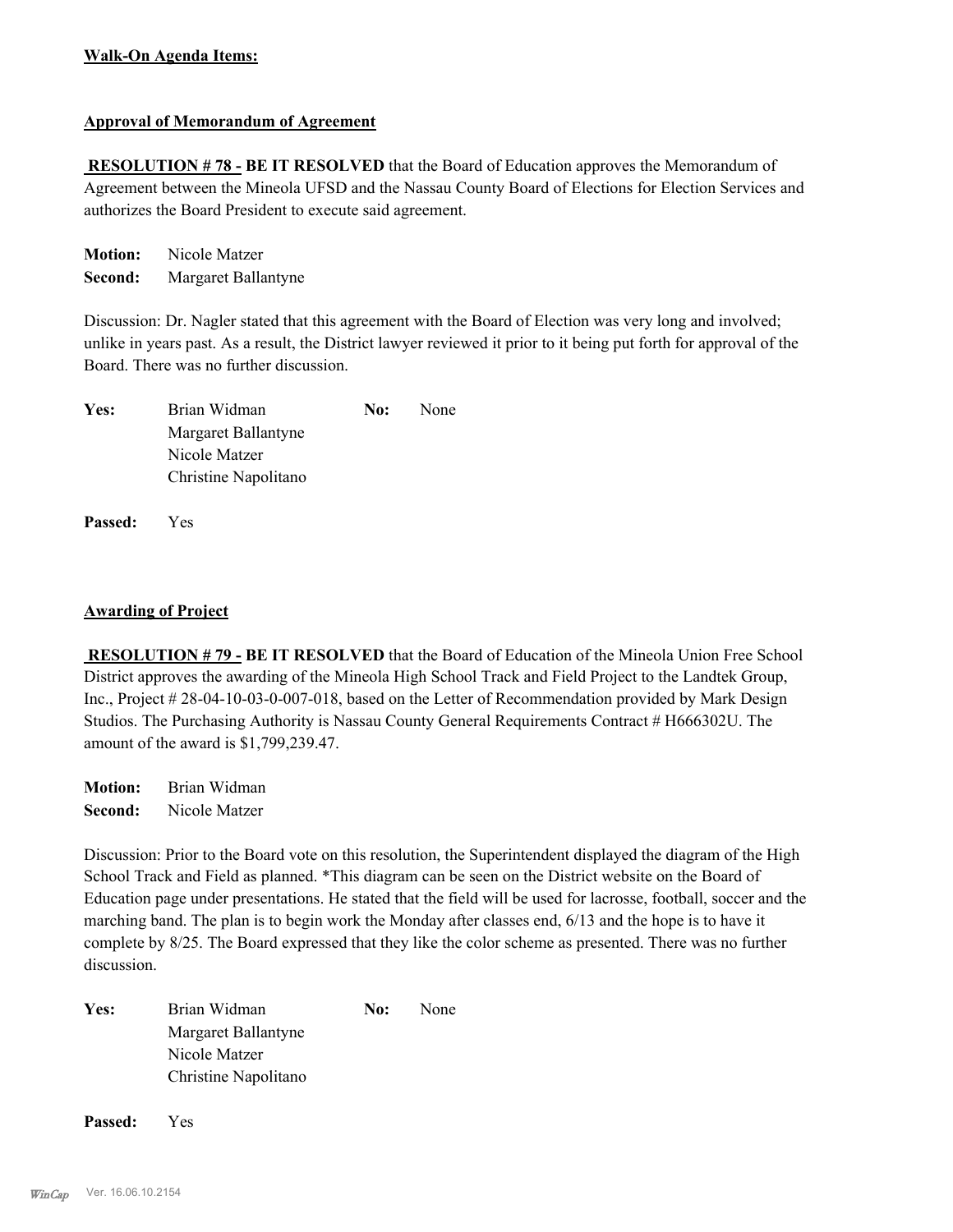**RESOLUTION # 80 - BE IT RESOLVED THAT** THE BOARD OF EDUCATION OF THE MINEOLA UFSD APPROVES THE AGREEMENT BETWEEN MINEOLA SCHOOL DISTRICT AND BOARD OF COOPERATIVE EDUCATIONAL SERVICES (PROJECT# 18- 568385 DATED 5-17-2016) TO FIND THAT:

- i. the use of the Equipment and the District's participation in the Instructional project is essential to the District's proper, efficient and economic operation of its education program to be supported by the Equipment, and is necessary to maintain the District's educational program; and that
- ii. the expenses arising under this Agreement constitute expenses necessary for providing educational services and the transaction is in the best financial interests of the School District because it enables the District to utilize the equipment in a cost effective and economic manner.

AND TO APPROVE AN ASSIGNMENT OF CO-SER AGREEMENT BETWEEN THE MINEOLA SCHOOL DISTRICT AND THE BOARD OF COOPERATIVE EDUCATIONAL SERVICES OF NASSAU COUNTY ARISING UNDER THE AGREEMENT FOR TECHNOLOGY PROGRAM PROJECT # 18-568385 TO REPLACE OBSOLETE COMPUTER EQUIPMENT at:

Jackson Avenue School 300 Jackson Avenue, Mineola, NY 11501 Mineola High School 10 Armstrong Road, Garden City Park, NY 11040

AND TO AUTHORIZE THE BOARD PRESIDENT TO SIGN THE APPROPRIATE ASSIGNMENT AND SUCH OTHER DOCUMENTS AND AGREEMENTS AS MAY BE NECESSARY TO EFFECT THE TRANSACTION SUBJECT TO LEGAL COUNSEL REVIEW.

**Motion:** Nicole Matzer **Second:** Margaret Ballantyne

Discussion: Prior to the vote on this resolution, Dr. Nagler presented the "Technology Equipment Purchasing Plan for 2016-2017". \*Please see the Superintendent's Report section for the minutes of this presentation. Following the presentation, the Board was polled on this resolution.

| Yes: | Brian Widman        | No: | None |
|------|---------------------|-----|------|
|      | Margaret Ballantyne |     |      |
|      | Nicole Matzer       |     |      |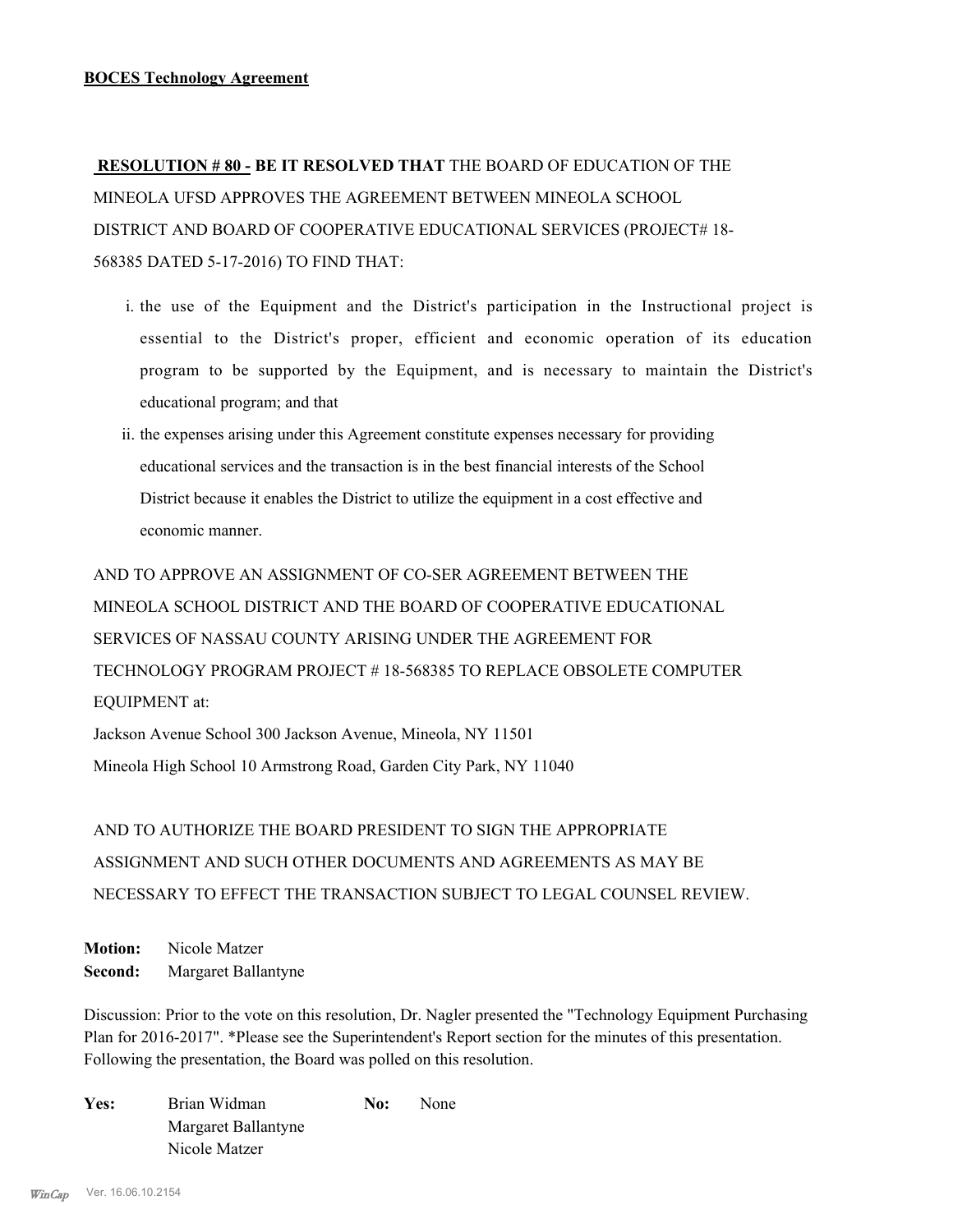Christine Napolitano

**Passed:** Yes

### **K. Superintendent's Report**

Superintendent of Schools' Reports for 5/17/16 Presentations:

1. Technology Plan

Tonight, Dr. Nagler presented the "Technology Equipment Purchasing Plan for 2016- 2017" and it can be found on the District website, on the Board of Education page under the heading presentations. The Superintendent started by displaying a hypothetical example of how the 10 year plan works and explained the benefits of this type of plan. Dr. Nagler explained the i Pad replacement plan to the Board:

- The expected life of the iPad is five years with a case.

- The plan is to have the seniors iPads declared "obsolete" when they graduate. After we establish market value, seniors would be allowed to purchase their iPad if they wish or we would sell them back to the company. We would require new devices for 8th graders.

-New devices will be issued to 3rd grade students when entering Jackson Avenue.

- This plan purchases 500 iPads: 200 for grade 3; 200 for grade 8; 100 for teacher replacement as well as Mac Book Airs for the Fab Lab.

Dr. Nagler stated that at the next Board meeting, the iPads will be declared obsolete and the seniors can purchase them for \$50 if they would like them. He stated that we are in the process of preparing to let students have their iPads over the summer. For Jackson Avenue and Middle School students, the inventory will be completed quickly and contracts will be sent out. They will have the devices for the entire summer. Tonight, the Board will be voting on the approval of Apple purchasing and on June 2nd there will be another vote for all other equipment. The equipment includes; 35 new projectors with ceiling mounts, 125 Chrome books with carts, new switchers, new servers and new PC laptops for Fab Lab.

#### Superintendent Comments

The Superintendent had no additional comments, but stated that he was in need of an Executive Session this evening.

#### **L. Public Comments**

Ms. Napolitano opened the floor to public comment; however there were none tonight.